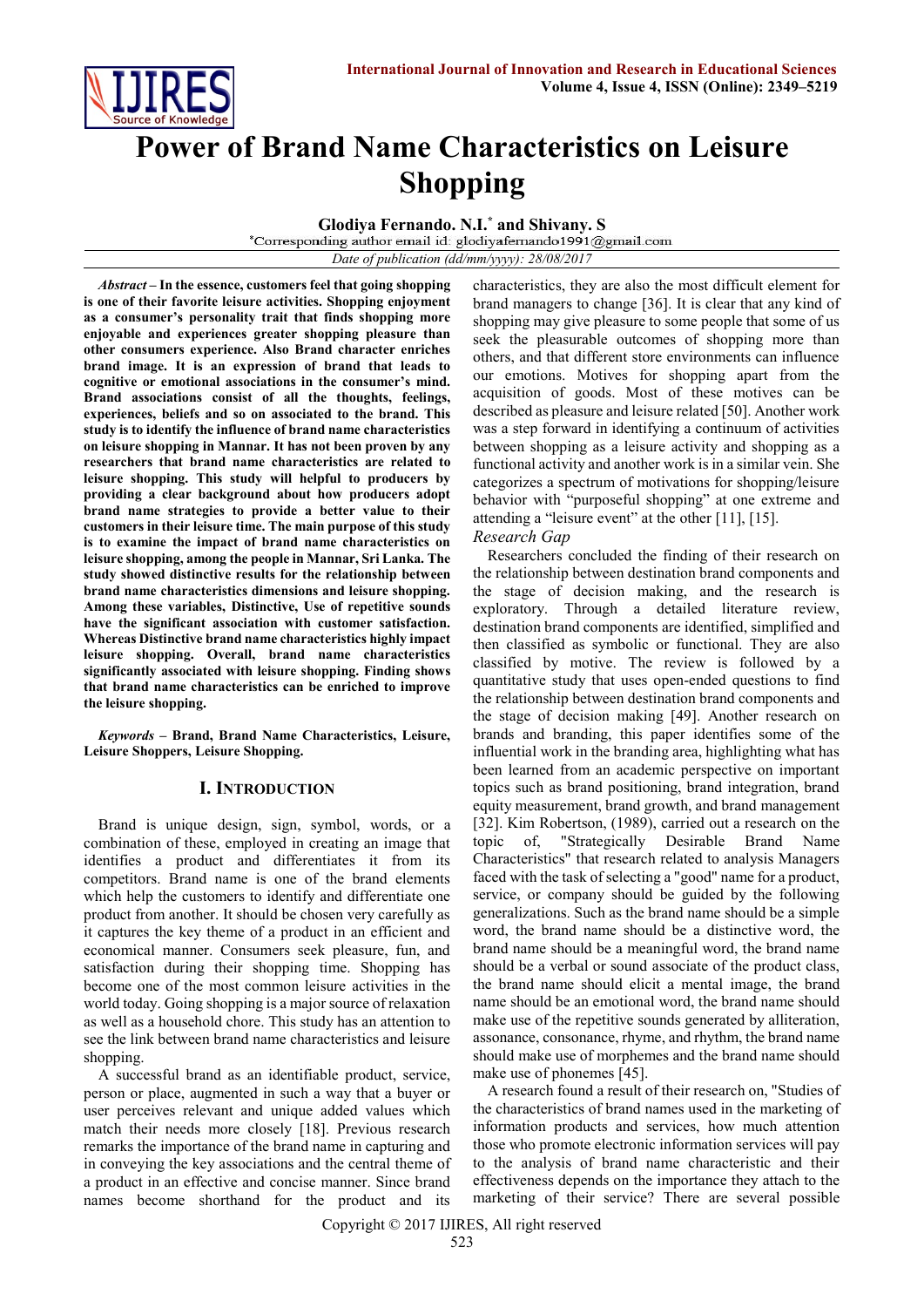

approach aims to sharply differentiate a service from similar services in the minds of users [3]. Another one conducted a research to find out the aspects of this article focuses on identifying the drivers which influence consumers' leisure shopping behavior and measure customer value in terms of levels of satisfaction in reference to Mexico, the paper discusses major factors affecting leisure shopping in reference to recreational facilities, location of the store; shopping behavior and store loyalty are product attributes and services, brand value, perceived values and price [44]. A study provided an in-depth look into the lived shopping experiences of five self-proclaimed recreational shoppers. It helped to illuminate some of the leisure characteristics, hedonic shopping values, intrinsic rewards, and meanings that are associated with both the process and the outcomes of recreational shopping experiences. The findings also described the role of shopping malls as a leisure space and as facilitators of enjoyable shopping activities [31].

# **II. OBJECTIVES OF THE STUDY**

- 1. To identify the variables related to brand name characteristics from the literatures.
- 2. To identify the impact of brand name characteristics on Leisure shopping in Mannar.

# **III. LITERATURE REVIEW**

A brand is a distinguishing name and/or symbol such as logo trademark, or package design intended to identify the goods or services of either one seller or a group of sellers, and to differentiate those goods or services from those of competitors [1]. A successful brand is an identifiable product, service, person or place, augmented in such a way that the buyer or user perceives relevant, unique added values which their needs most closely [37]. The brand, in a sense, acts as a credible guarantee for that product or service, allowing the consumer clearly to identify and specify products which genuinely offer added value [41].

According to Kim Robertson explain inherent brand name characteristics leading to memorable names which support the desired product image are presented for the manager. Managers faced with the task of selecting a "good" name for a product, service, or company should be guided by the following generalizations. Such as the brand name should be a simple word, the brand name should be a distinctive word, the brand name should be a meaningful word, the brand name should be a verbal or sound associate of the product class, the brand name should elicit a mental image, the brand name should be an emotional word, the brand name should make use of the repetitive sounds generated by alliteration, assonance, consonance, rhyme, and rhythm, the brand name should make use of morphemes and the brand name should make use of phonemes [45]. It is an expression of brand that leads to cognitive or emotional associations in the consumer's mind [15].

Leisure is often considered as activity chosen in relative freedom for its qualities of satisfaction and desired outcomes; further its finding suggests that leisure is also a quality of experience chosen more for its own sake than for ends related to survival or necessity. The author observes that people seek leisure experiences, which provide opportunities for presentation of the self and selfdevelopment [33]. There is an evidence of increasing proportion of people saying that they spend time looking around the shops as a leisure activity, and the trend is most marked among younger adults. Two consequences of the trends may be suggested: a reduction in the time people are willing to spent on shopping should be more pleasant and rewarding. In addition, it may be that time pressures mean that family time becomes shopping time and vice versa, so that there is a desire for a different, more family oriented, more varied and entertaining, shopping experience [40].

Many studies examine the idea that consumers may find shopping a pleasurable experience there is of course a considerable body of work, which attempts to identify and measure motivations for shopping [30], [40], [43]. Past study identified 11 motives for shopping (apart from acquisition of good). Most can be described as pleasure and leisure related [50]. Identified two broad shopping motives, product, and experiential, and related them to emotions while shopping and to various outcomes [17]. Some have developed concepts about, and ways of measuring, consumers' non-utilitarian values-in other words the pleasure of shopping rather than the economic outcomes. Much is model-building work about individual choice decisions, which is interesting, but of little help in understanding changes in overall, market level behavior [06].

#### **IV. METHODOLOGY**

#### *Population and Sampling*

A sampling is the collection of samples from the population in the area where the research is conducted. From the researcher's point of view, population includes individuals and families. The necessary requirement in the sample choice is, selected samples must be reflecting the whole population's intentions. If it is not reflected, that may lead to biased or unreal results to the study. This study the sample population is the people of leisure shopping in Mannar. To find out the impact of brand name characteristic on leisure shopping a reasonable sample was selected by the researcher from the sample population.

The primary data were collected through questionnaires with the respondents of 100 people those who are leisure shopper in Mannar. To ensure the reliability and the accuracy of the study the questionnaires were distributed in a systematic way via a convenience sampling method.

The questionnaire has been modified for the ease of understanding and it was translated into both Tamil and English, due to the sample of this research included both language people and to ensure suitability for the research context. And it mainly consisted with two parts. Part A considered the respondent's personal information, part B consisted of 52 questions relating to brand name characteristics and leisure shopping in Mannar. The questionnaires were distributed to 100 respondents in Mannar.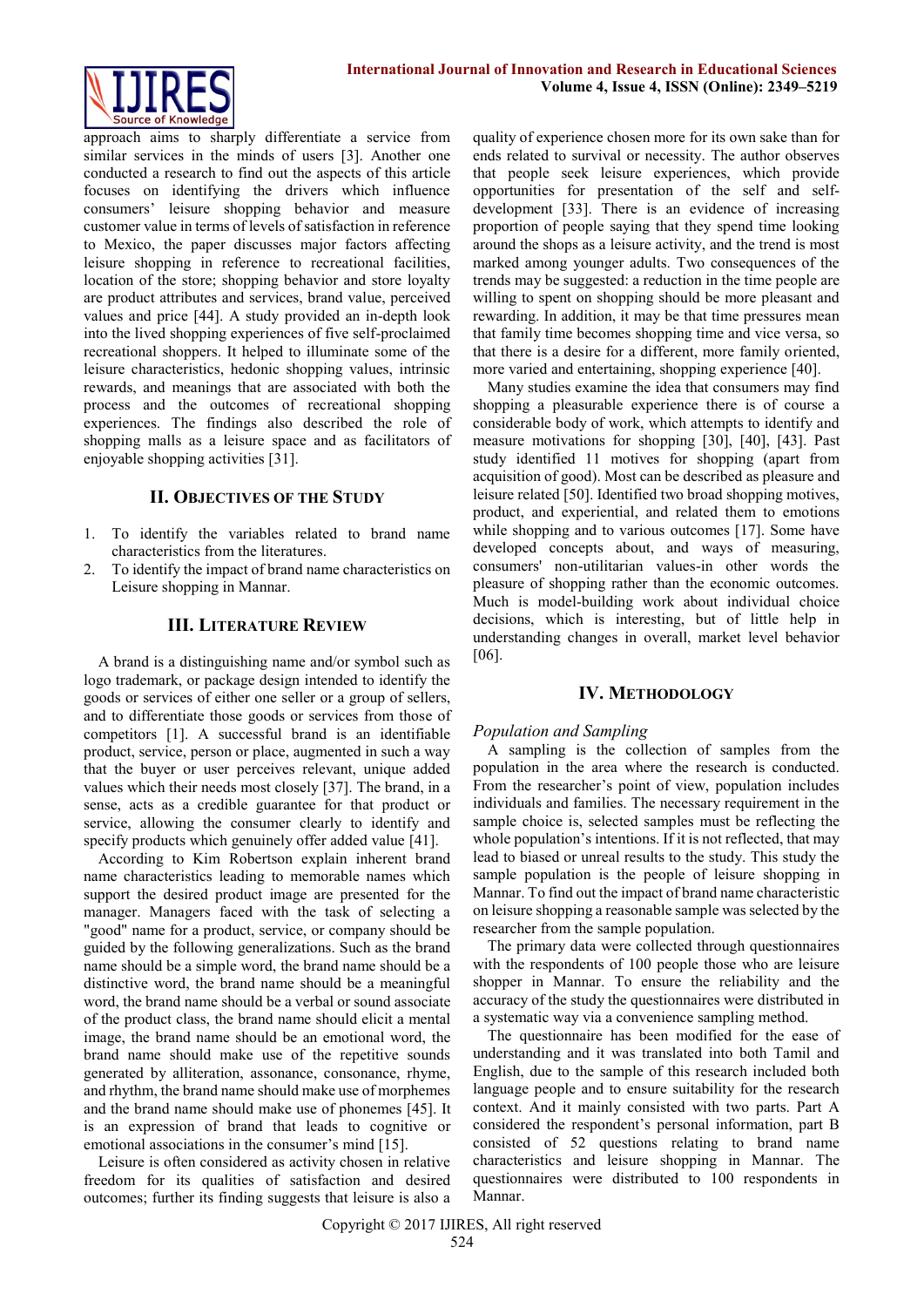

A five-point Likert scale from '1- Strongly disagrees to '5- Strongly agree" was used to measure the items. A fivepoint scale was used to measure the variables and this scale consisted of five boxes ranging from strongly disagree strongly agree. In addition, the questionnaire was administered among the respondents to mark (**X**) their options regarding the statement in the questionnaire. The numerical values were given for the purpose of quantification of qualitative variables from strongly disagrees to strongly agree.

Analysis of data is a process of inspecting, cleaning, transforming, and modeling [data](http://en.wikipedia.org/wiki/Data) with the goal of discovering useful [information,](http://en.wikipedia.org/wiki/Information) suggesting conclusions, and supporting decision-making. Data analysis has multiple facets and approaches, encompassing diverse techniques under a variety of names, in different business, science, and social science domains.

The process of data processing and of converting of raw data into meaningful statement is called as an analysis and interpretation of data. For this study a number of statistical tests have been conducted in order to determine whether there is a relationship between brand name characteristics and leisure shopping. The main statistical program used in the research is Statistical package for the Social Sciences-SPSS (20.0).

*Hypothesis*

*HI - There is a Significant Impact of Brand Name Characteristics on Leisure Shopping?*

H1a - Simple significantly impact on Leisure shopping.

H1b - Distinctive highly impact on Leisure shopping.

H1c - Meaningful highly impact on Leisure shopping.

H1d - There is a significant impact of Verbal or sound associate of the product class on Leisure shopping.

H1e - Elicit a mental image significantly impact on Leisure shopping.

H1f - Emotional word significantly impact on Leisure shopping.

H1g - Use of repetitive sounds highly impact on Leisure shopping.

H1h - Make use of phonemes highly impact on Leisure shopping.

H1i - Make use of morphemes impact on Leisure shopping.

# **V. DATA PRESENTATION AND ANALYSIS**

# *Demographical Profile of the Study*

To find out the impact of brand name characteristics on Leisure shopping, the sample of 100 has been taken from the population in Mannar town. In the questionnaires which were given to the respondents, 'part A' consists the demographical profile of the people. Through the collected questionnaires the demographical distribution can be explained via four dimensions namely, sex, spending money for leisure shopping, shopping time, shopping day. The researcher has selected the above dimensions to get a basic idea of the people who went to Leisure shopping in Mannar.

| Table I. Model summary of variables "(a)" |  |
|-------------------------------------------|--|
|-------------------------------------------|--|

| Model | R                 |      | R Square Adjusted R Square | Std. Error of the |
|-------|-------------------|------|----------------------------|-------------------|
|       |                   |      |                            | Estimate          |
|       | .810 <sup>a</sup> | .657 | 623                        | 44370             |

a. Predictors: (Constant), simple, Distinctive, Meaningful, Verbal or sound associate of the product class, Elicit a mental image, Emotional word, Use of repetitive sounds, Make use of phonemes and Make use of morphemes.

Table II. Coefficient of Variables "(b)"

| Model                    | Unstandardized<br>Coefficients |            | Sig. |
|--------------------------|--------------------------------|------------|------|
|                          | B                              | Std. Error |      |
| (Constant)               | 1.499                          | .242       | .000 |
| Simple                   | $-.011$                        | .086       | .894 |
| <b>Distinctive</b>       | .282                           | .073       | .000 |
| Meaningful               | .009                           | .090       | .917 |
| Verbal or sound          | .088                           | .075       | .246 |
| Elicit a mental          | .029                           | .067       | .663 |
| Emotional word           | $-.114$                        | .079       | .152 |
| Use of repetitive sounds | .339                           | .082       | .000 |
| Phonemes                 | $-121$                         | .083       | .149 |
| Morphemes                | .170                           | .089       | .059 |

The table indicates that the simple, Distinctive, Meaningful, Verbal or sound associate of the product class, elicit a mental image, Emotional word, Use of repetitive sounds, make use of phonemes and Make use of morphemes all together have an impact of 62.3% on Leisure shopping. Among these variables only use of repetitive sounds and Distinctive of brand name characterize was significantly impact on Leisure shopping, because of its P values 0.000 and 0.000 respectively. Therefore, the hypothesis of the significant impact of use of repetitive sounds on Leisure shopping and the significant impact of Distinctive on Leisure shopping were accepted. Rest of the other seven variables too has an impact on Leisure shopping but there was no significant exist in between the variables' impact on Leisure shopping. Due to this reason the seven hypotheses regarding to the significant impact of simple, Meaningful, Verbal or sound associate of the product class, elicit a mental image, Emotional word, make use of phonemes and Make use of morphemes on Leisure shopping were rejected.

Table III. ANOVA "(c)"

| Leisure shopping |         |    |        |        |      |  |
|------------------|---------|----|--------|--------|------|--|
|                  | Sum of  | Do | Mean   | F      | Sig. |  |
|                  | Squares |    | Square |        |      |  |
| Between Groups   | 50.956  | 84 | .607   | 13.482 | .000 |  |
| Within Groups    | .675    | 15 | .045   |        |      |  |
| Total            | 51.631  | 99 |        |        |      |  |

The ANOVA table explains significant P value is 0.000. It is less than the significance level 0.05. Therefore, research can have claimed that accept the alternative hypotheses.

# **VI. FINDINGS AND CONCLUSION**

By improving the brand name characteristics, producers can increase customers. In addition, other factors those customers are concerned at leisure shopping are Distinctive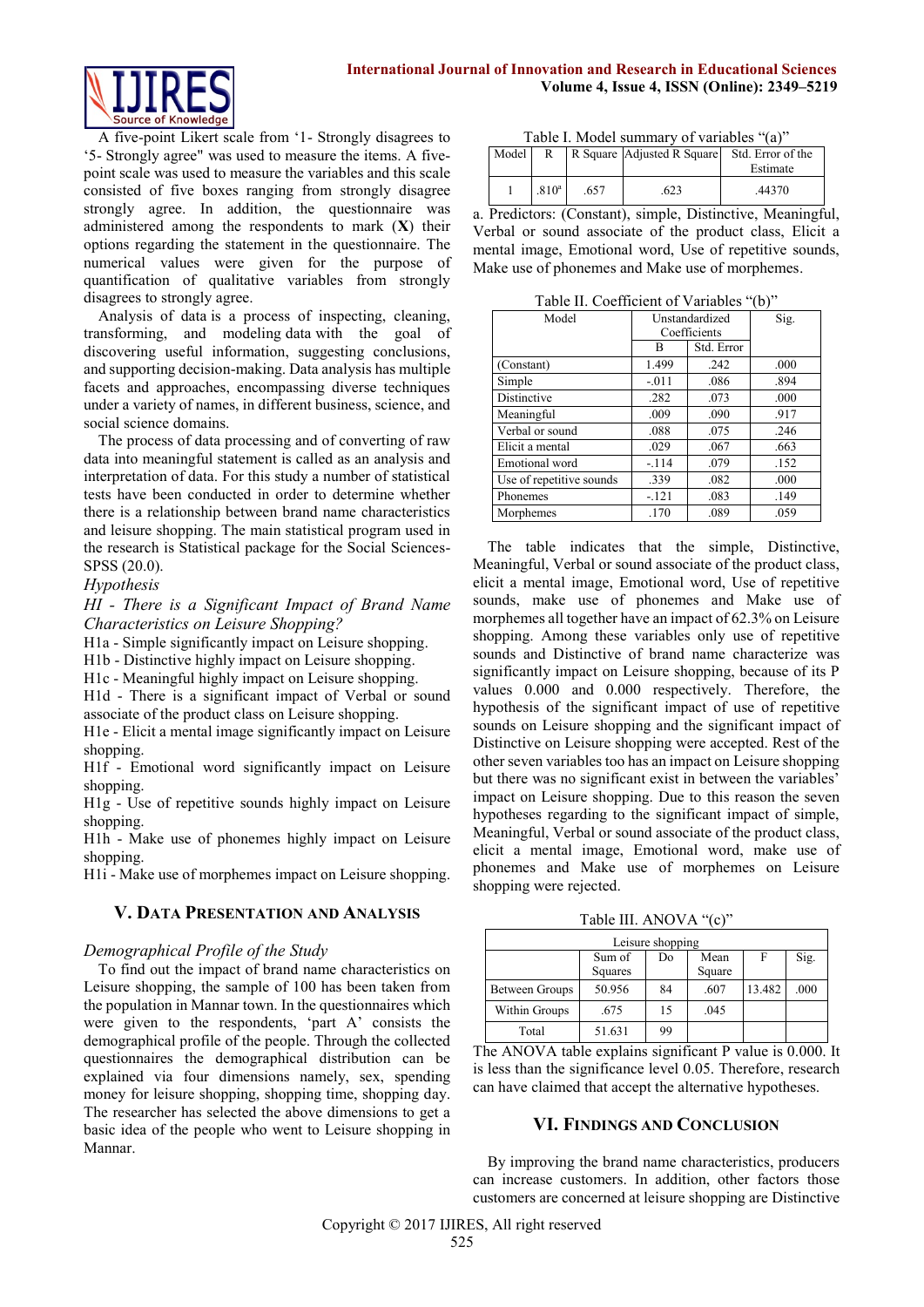

brand name and Use of repetitive sounds. The producers in Mannar are recommending to attractive female customers than male because most of the female customers like go to leisure shopping. Then they are focusing not only quality but also brand name characteristics. Thus the outcome in this case, suggests that to provide brand name characteristics in order to attract the people with this aspect, the producer in this kind of brand name need to improve on the dimensions of brand name characteristics.

Hence the result of this research can be useful to producers, with respect to how to deal with Customers, in order to maintain the organizations' main objective of profit maximization and Cost minimization. It provides results that could be useful to producers for strategic planning. Producers could examine those other factors apart of brand name characteristics that the people selected as reasons for attract or no attract. In this case, the producer could always adjust on those other factors to provide its peoples with the best values and also dictate the important dimensions to lay more emphasis on, in order to improve brand name characteristics and leisure shopping. Another important consideration is the promotion element of the product. Advertising and other communication efforts designed to attract leisure shoppers should focus on the brand name characteristic.

This study investigated the impact of brand name characteristics on leisure shopping in the Mannar. The research data disclosed that the brand name characteristics dimensions extracted by this study in Mannar. The Principal Component Analysis revealed that nine brand name characteristics dimensions namely, simple, Distinctive, Meaningful, Verbal or sound associate of the product class, elicit a mental image, Emotional word, Use of repetitive sounds, make use of phonemes and Make use of morphemes, can be identified in the researched market. Customers willing to spend their leisure time on shopping rather than spending on other leisure activities. In the essence, customers feel that going shopping is one of their favorite leisure activities. Shopping enjoyment as a consumer's personality trait that finds shopping more enjoyable and experiences greater shopping pleasure than other consumers experience.

The findings suggested that brand name characteristics have a positive relationship with leisure shopping. The objective of leisure shopping this study was to examine the impact between leisure shopping and brand name characteristics with respect to brand name characteristics dimensions. The final result explicated that brand name characteristics has a significant positive relationship with leisure shopping, whereas brand name characteristics influences the leisure shopping in a significant level.

#### **REFERENCES**

- [1] Aaker, D. (1991). Brand equity. *La gestione del valoredellamarca*.
- [2] Aguiar, M., & Hurst, E. (2007). Measuring trends in leisure: The allocation of time over five decades. *The Quarterly Journal of Economics*, *122*(3), 969-1006.
- [3] Angus, E., & Oppenheim, C. (2004, February). Studies of the characteristics of brand names used in the marketing of information products and services. II: Internet related services.

In *Aslib proceedings* (Vol. 56, No. 1, pp. 12-23). Emerald Group Publishing Limited.

- [4] Ariyanayagam, S., & Ragel, V. R. (2014). Leisure Shopping in the Supermarket Setup: A Behavioral Study. *IUP Journal of Marketing Management*, *13*(4), 38.
- [5] Arnold, M., & K.E., R. (2003). Hedonic shopping motivations. *Journal of Retailing, 79* (2), 77-95.
- [6] Babin, B. J., Darden, W. R., & Griffin, M. (1994). Work and/or fun: Measuring hedonic and utilitarian shopping value. *Journal of Consumer Research, 20* (4), 644 - 656.
- [7] Backstrom, K. (2006). Understanding Recreational Shopping. *The International Review of Retail, Distribution and Consumer Research, 16* (2), 143 - 158.
- [8] Backstrom, K. (2011). Shopping as leisure: An exploration of manifoldness and dynamics in consumers shopping experiences. *Journal of Retailing and Consumer Services*, *18*(3), 200-209.
- [9] Bellenger, D. N., & Korgaonkar, P. K. (1980). Profiling the recreational shopper. *Journal of Retailing, 56* (3), 77 - 92.
- [10] Buttle, F., & Coates, M. (1983). Shopping motives. *Service Industries Journal, 4* (1), 71-81.
- [11] Carr, J. (1990). The social aspects of shopping: pleasure or chore? The consumer perspective. *Royal Society of Arts Journal, 138*, 189 - 197.
- [12] Chang, E., Burns, L. D., & Francis, S. K. (2004). Gender differences in the dimensional structure of apparel shopping satisfaction among Korean consumers: The role of hedonic shopping value. *Clothing and Textiles Research Journal*, *22*(4), 185-199.
- [13] Cobb-Walgren, C. J., Ruble, C. A., & Donthu, N. (1995). Brand equity, brand preference, and purchase intent. *Journal of advertising*, *24*(3), 25-40.
- [14] Coop, B. (2005). A question of identity: feature. *MFSA Journal of Marketing*, *11*(1), 36-37.
- [15] Cox, J. (2001, January 25). What counts in leisure property. *Paper presented at the Leisure Property Seminar, Forecasting Consumer Behaviour in Leisure*.
- [16] Danielson, T., & West, E. (2015). We have no competition. Why should we brand?. *Proceedings of the Water Environment Federation*, *2015*(8), 1184-1193.
- [17] Dawson, S., Bloch, P. H., & Ridgway, N. M. (1990).Shopping motives, emotional states, and Retail outcomes. *Journal of Retailing, 66* (4), 408 - 427.
- [18] De Chernatony, L., & Segal-Horn, S. (2003). The criteria for successful services brands. *European journal of Marketing*, *37*(7/ 8), 1095-1118.
- [19] Dimanche, F., & Samdahl, D. (1994). Leisure as symbolic consumption: A conceptualization and prospectus for future research. *Leisure Sciences*, *16*(2), 119-129.
- [20] Fung, J. (2010). An Exploration of the Shopping Experience.
- [21] G., B., & Papastathopoulou P. (2003). Shopper characteristics, product and store choice criteria: a survey in the Greek grocery sector. *International Journal of Retail and Distribution Management,* 498 - 507.
- [22] Gagliardi, C., Spazzafumo, L., Marcellini, F., Mollenkopf, H., Ruoppila, I., Tacken, M., & Szemann, Z. (2007). The outdoor mobility and leisure activities of older people in five European countries. *Ageing and Society*, *27*(05), 683-700.
- [23] Guiry, M., Magi, A. W., & Lutz, R. J. (2006). Defining and measuring recreational shopper identity. *Journal of the Academy of Marketing Science*, *34*(1), 74-83.
- [24] Gunter, B. G. (1987). The leisure experience: Selected properties. *Journal of Leisure Research, 19* (2), 115-130.
- [25] Havitz, M. E., & Mannell, R. C. (2005). Enduring involvement, situational involvement, and flow in leisure and non-leisure activities. *Journal of Leisure Research*, *37*(2), 152.
- [26] Hemar-Nicolas, V., & Gollety, M. (2012). Using brand character when targeting children: what for? An exploration of managers' and children's viewpoints. *Young Consumers*, *13*(1), 20-29.
- [27] Henderson, K.A. (1996). One size doesn't fit all: The meanings of women's leisure. *Journal of Leisure Research*, *28*(3), 139.
- [28] Howard, E. (2007). New shopping centres: is leisure the answer? *International Journal of Retail & Distribution Management, 35*  (8), 661-672.
- [29] Jackson, E. L. (1991). SHOPPING AND LEISURE: IMPLICATIONS OF WEST EDMONTON MALL FOR

Copyright © 2017 IJIRES, All right reserved